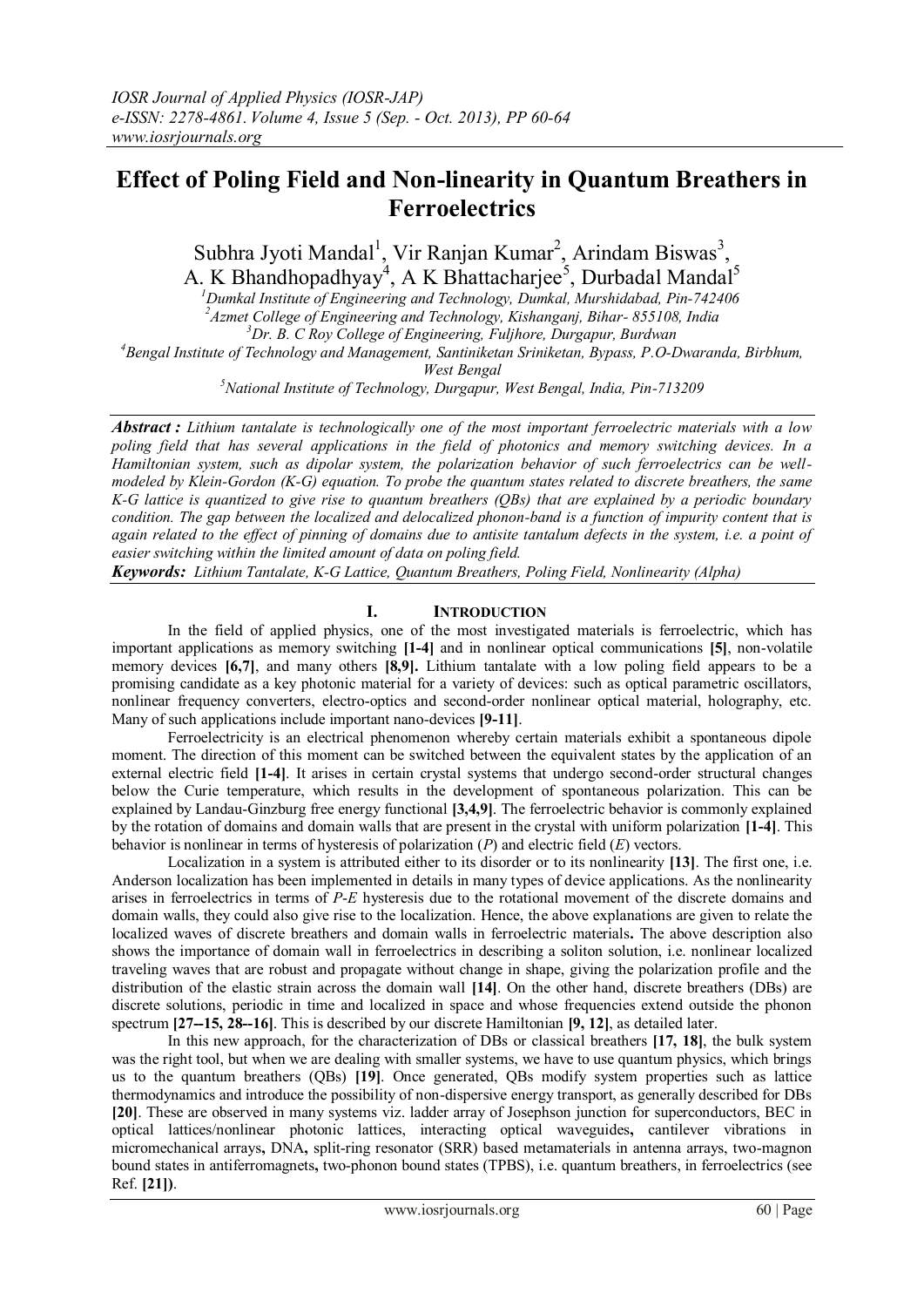A brief account is given here on phonon bound state or breather state. Despite our work on discrete breathers **[9, 18]**, so far the pinning has been explained classically, thereby prompting us to think about quantum explanations that have been briefly explored for ferroelectrics, such as lithium niobate with the impurity data **[21]**. Although impurity data for lithium tantalate (as antisite tantalum defects) are not available, we could work through Landau coefficient or nonlinearity route to explore if there is also pinning in such systems (see later). For quantum breathers, it is important to consider detailed information on phonons and their bound state concept, which is sensitive to the degree of nonlinearity. In the eigenspectrum or more traditionally  $E_k$  vs  $k$  plot, a quantum breather band separates itself from the delocalized phonon-band. Or in other words, it is the hopping tendency of the phonons that describe the quantum breathers. So, let us consider that the phonons in one sublattice may hop from one domain to another adjacent domain. This hopping might have some consequences with the change of nonlinearity or poling field for 'switching' that is again related to the impurity in the lattice, thereby the "hopping strength" can be directly related to this phenomenon. It is determined by finding the phonon-band energy gap (i.e. the energy gap between the delocalized and localized phonons) in the usual eigenspectrum **[15, 22]**.

 The paper is organized as follows: in the **Section II**, we present the general mathematical model for TPBS parameters and finally after second quantization on K-G lattice is done with Bosonic operators along with our method of computation. In **Section III**, the results and discussion are also presented. In **Section IV**, the conclusions are given.

### **II. THEORETICAL DEVELOPMENT**

In a previous treatment, a time-dependent formulation for the dynamics of the domain array was obtained as a generalization of the Landau-Ginzburg free energy form involving polarization (*P*) and electric field (*E*) vectors [12]: The nearest neighbor domains [i.e. the polarization in the *i*th domain (*P<sub>i</sub>*) wit field (*E*) vectors [12]: The nearest neighbor domains [i.e. the polarization in the *i*th domain (*P<sub>i</sub>*) with that in the  $(i-l)$ th domain (*P<sub>i-1</sub>*)] were taken to interact by a harmonic potential with a phenomenological

*(i-1)*th domain 
$$
(P_{i-1})
$$
 were taken to interact by a harmonic potential with a phenomenological spring constant *k* so that the resulting Hamiltonian for the polarization is given by [9,12]:  
\n
$$
H = \sum_{i=1}^{N} \left( \frac{1}{2m_d} \right) p_i^2 + \sum_{i=1}^{N} \frac{k}{4} (P_i - P_{i-1})^2 + \sum_{i=1}^{N} \left( \left( -\frac{\alpha_1}{2} P_i^2 + \frac{\alpha_2}{4} P_i^4 \right) - EP_i \right)
$$
\n[1]

Eq. (1) gives a general treatment of the mode dynamics in the array, particularly for modes, which are strongly localized over a small number of domains in the array. For extended modes and modes which are localized, and slowly range over a large number of consecutive domains, our discrete Hamiltonian [Eq. (1)] can be split as:<br> $\tilde{H} = H + H$ 

$$
\tilde{H} = H_0 + H_1
$$
\nWhere,  $H_0 = \sum_i \frac{p_i^2}{2} - \frac{(\alpha_1 + \lambda)P_i^2}{2} + \frac{\alpha_2 P_i^4}{4} - EP_i$ 

\n
$$
H_1 = -\frac{\lambda}{2} \sum_i P_i P_{i-1}
$$
\n(2)

Hence, for *n*-particles or *n*-levels in the anharmonic potential well, a general basis may be written as:

 $H<sub>i</sub>$ 

$$
|\vec{n} \rangle = \psi_{n_1}(x_1)\psi_{n_2}(x_2)...\psi_{n_f}(x_f)
$$
  
and  $<\vec{m} | H | \vec{n} \rangle = <\vec{m} | H_0 | \vec{n} \rangle + <\vec{m} | H_1 | \vec{n} \rangle$  (3)

For the present numerical analysis, the Fourier grid Hamiltonian method **[22]** with 1000 grids and 0.006 spacing to calculate various eigen values and eigenvectors at the grid points. For the present calculations, we restrict ourselves to two phonon states, since at the working temperature the number of phonon is very small. In order to reduce the computer memory requirement, we take the advantage of translational invariance by periodic Bloch

wave formulation 
$$
|\psi\rangle = \sum_j \nu_j |\varphi_2^j\rangle
$$
, as detailed in Ref. [21, 22]. Due to translational invariance, the

eigenstates of *H* are also eigenstates of the translation operator *T*, where:  $\tau = \exp(iq)$  is its eigenvalue with

$$
q = \frac{2\pi v}{f}
$$
 being allowed Bloch wave number and  $v \in \left[ -\left(\frac{f-1}{2}\right), \left(\frac{f-1}{2}\right) \right]$ . Here,  $\tau$  is the eigenvalue of T,

and *f* is a renormalizing constant. Thus, we can construct the Bloch states:  $|\varphi_2| = \frac{1}{\sqrt{f}} \sum_{s=1}^{\infty}$  $|\varphi_2'| \geq \frac{1}{\sqrt{6}} \sum_{i=1}^{f} \left( \frac{T}{2} \right) | 10...01...$ *s T*  $\varphi_2' \geq \frac{1}{\sqrt{f}}$  $\overline{\mathcal{A}} \setminus \mathcal{I}$  $>=\frac{1}{\sqrt{f}}\sum_{s=1}^{f} \left(\frac{T}{\tau}\right) |10...01...>$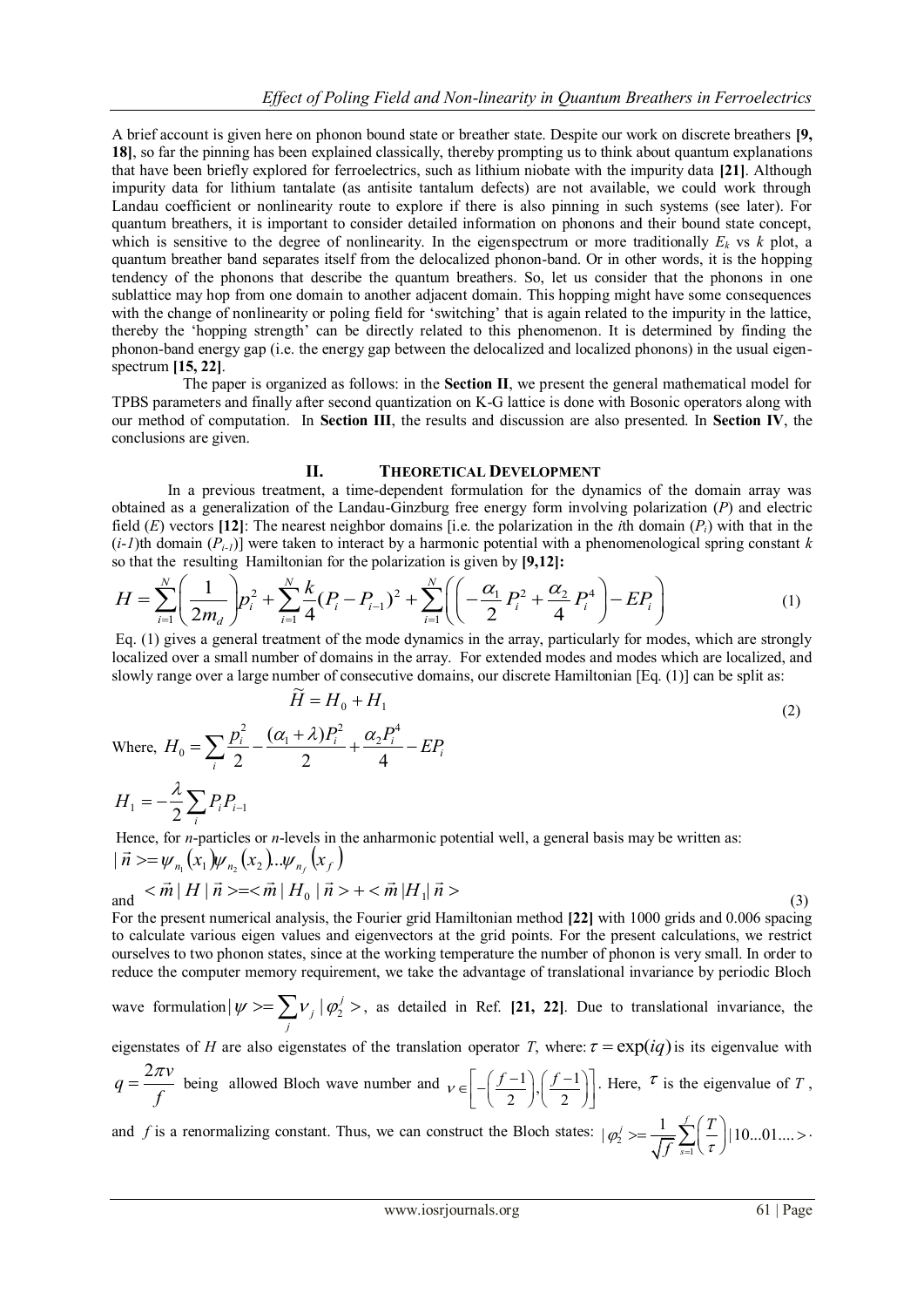With this basis, we can derive the eigenenergies for each given Bloch wave number *q* from: this basis, we<br>  $|\psi_n\rangle = E |\psi_n\rangle$ .<br>  $|\vec{n}| |H |\vec{n}\rangle = \sum \delta_{ij}$ .

With this basis, we can derive the eigenergies for each given Bloch wave number 
$$
q
$$
 from  $H_q | \psi_n \rangle = E | \psi_n \rangle$ . Hence, 3 could be written as:  $\langle \vec{m} | H | \vec{n} \rangle = \sum \delta_{i,j} E_i - \frac{\lambda}{2} \sum_i [\exp(-ijq) (\prod_i \delta_{m_i, n_i}) D_{m_{i-1}n_{i-1}} D_{m_i, n_i}]$  (4)

, where *q* is the Bloch-wave number and  $D_{m_in_i} = \sum_i x_i \psi_{m_i}(x_i) \psi_{n_i}(x_i)$ ,  $\psi_{m_i}$  's and  $E_i$ 's are eigenvectors and eigenvalues obtained from Fourier grid Hamiltonian method. Here, due to symmetric and asymmetric nature of the eigenfunctions  $D_{mn} = 0$ , if  $(m-n) = 0$ . Hence, for a two-phonons case, the non-zero hopping coefficients are  $D_{01} = D_{10}$ ,  $D_{12} = D_{21}$ . The energy gap between the single phonon continuum and a bound state is given by:

$$
E_g = E_2 - E_0 - 2(E_1 - E_0) \tag{5}
$$

where  $E_0$ ,  $E_1$  and  $E_2$  are three eigenvalues at different points of wave vector  $(k)$  that are calculated from our computation to generate  $E(k)$  vs.  $k$  curve, which gives the signature of quantum breathers (QB) in terms of twophonon bound state. The width of the single-phonon in the eigenspectrum is given by the magnitude of  $4\sigma$  i.e the width of the single delocalized phonon-band, where  $\sigma$  is expressed as:

$$
\sigma = -\frac{\lambda}{2} D_{01}^2 \tag{6}
$$

where  $\lambda$  is an interaction term (i.e. equivalent to *k*).  $D_{01}$  represents the coefficient for zero to single phonon generation. The variation of the single phonon spectrum width  $(W_{ph})$  represents (through  $D_{01} = D_{10}$ ) the creation of a new phonon or annihilation of an existing phonon.

### **III. RESULTS AND DISCUSSION**

 The eigenspectra showing TPBS in lithium tantalate are shown in Figs. 1 to 3 for a poling field value of 1.60, 17 and 210 kV/cm respectively. The coupling value is taken as constant at 10 for all the spectra. The Landau parameter  $(\alpha)$  is inversely proportional to the impurity content or poling field. In the absence of the impurity data, we would operate through Landau coefficient (read, nonlinearity) which should also give a correct picture of QBs in terms of various TPBS parameters, as nonlinearity and discreteness give rise to quantum localization or rather to the formation of QBs.

It is clearly seen from Figs. 1 to 3 that as the nonlinearity decrease, i.e. the poling field increases, the shape of the single-phonon continuum also changes in terms of its width that could be considered as significant, as it shows a functional dependence on nonlinearity. This width is measured by *Wph* shows a slight decrease towards lower  $\alpha$  values ( $\alpha$ = 514 to 421. i.e. average value=467) and then it drops quite drastically towards lower  $\alpha$  values, i.e. the highest poling field of 210 kV/cm. This is in contrast to that in lithium niobate system, where it sharply drops towards  $\alpha$ =471 and then it sharply increases towards lower  $\alpha$  values [34]. This may be due to the different levels of the degree of polarization in the respective systems **[49]**. It also indicates that in lithium niobate, as the nonlinearity decreases from 1767 towards 471, the difference in values of *Wph* is about 19.2 in absolute term, whereas that for lithium tantalate system, it is only about 1 for nonlinearity values from 4427 to 467 (average).



Fig 1: Eigenspectrum for a coupling value of  $k = 10$ , for a low poling field  $E_c = 1.6$  kV/cm and  $\overline{\alpha} = 4427$ . The continuum represents single phonon continua and the quantum breather band or two-phonon bound state is in the upper branch of the spectrum.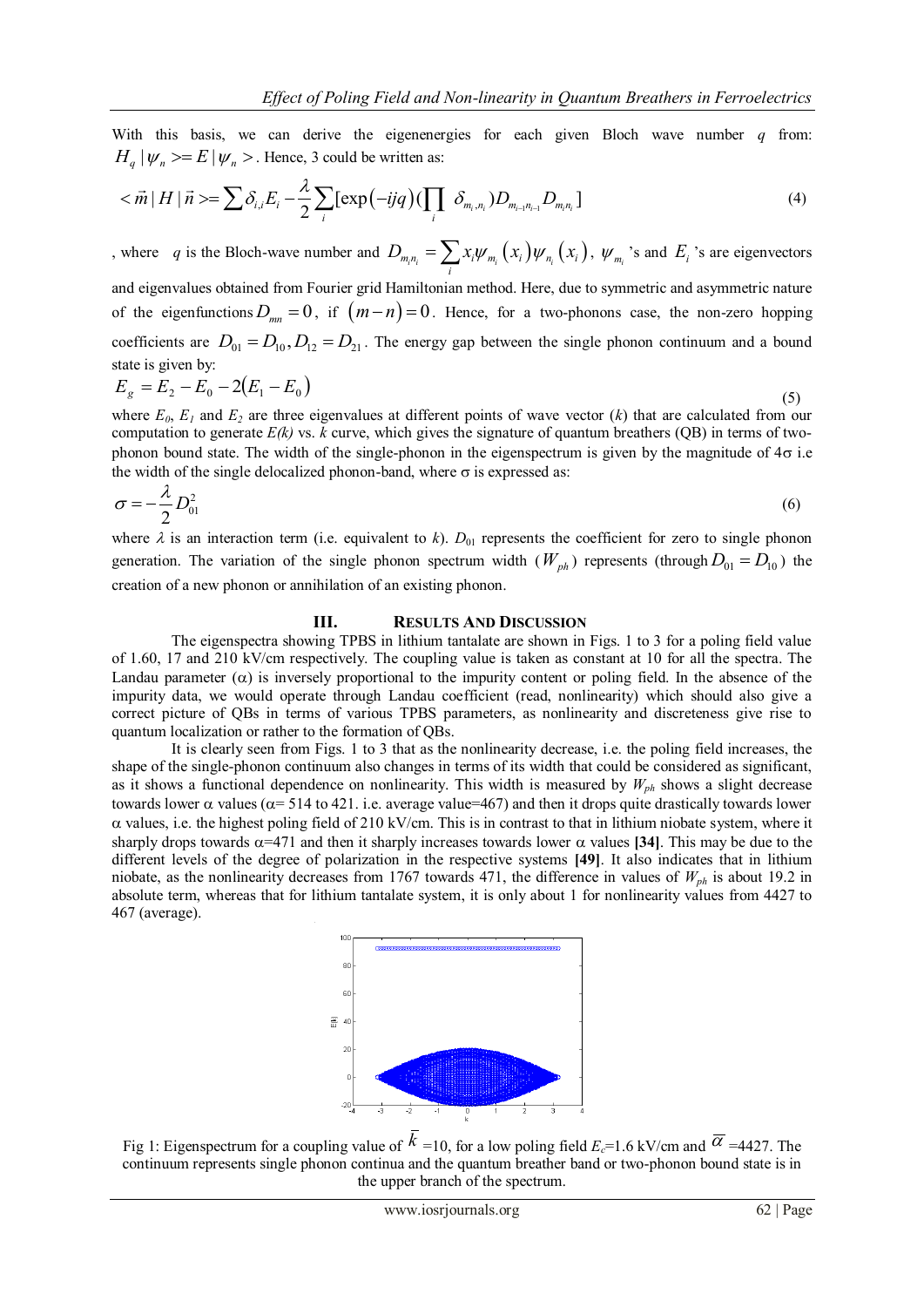

Fig. 2: Eigenspectrum for a coupling value of  $k = 10$ , for a moderate poling field  $E_c = 17$  kV/cm and  $\overline{\alpha} = 421$ . The similar spectra are observed with the effect of a decrease of nonlinearity in the single-phonon width.



Fig. 3: Eigenspectrum for a coupling value of  $k = 10$ , for the highest poling field  $E_c = 210$  kV/cm and lowest nonlinearity  $\alpha$  =37. The similar spectra are observed with the effect of a further decrease of nonlinearity in the single-phonon width and in the appearance of a pseudo gap.

| Table I                 |         |       |
|-------------------------|---------|-------|
| (Poling Field in kV/cm) | α       | Eg    |
| 1.60                    | 4426.68 | 92.45 |
| 17.00                   | 420.76  | 26.95 |
| 210.00                  | 37.09   | 3.44  |

From the table1 calculated by fig 1 to 3, it is clearly shows that energy gap is increased by increasing poling field and decreasing nonlinearity i.e  $\alpha$ .

## **IV. CONCLUSION**

For quantum breathers in lithium tantalate, in a periodic boundary condition approach, the second quantization gives rise to some interesting values of TPBS parameters against nonlinearity within the system. This shows that after a value of nonlinearity (421), i.e. equivalent to a poling field of 17 kV/cm, the formation of quantum breathers starts becoming relatively difficult thereby increasing single-phonon hopping energy that is observed upto this poling field and thereafter it increases monotonically toward higher values, whereas the energy gap after showing a small increase upto this poling field increases rapidly towards higher values; this was in contrast to that shown in lithium niobate system. This piece of information is considered useful for a future study in this new field of investigation of quantum breathers in ferroelectrics and other applications of QBs in important nonlinear optical materials.